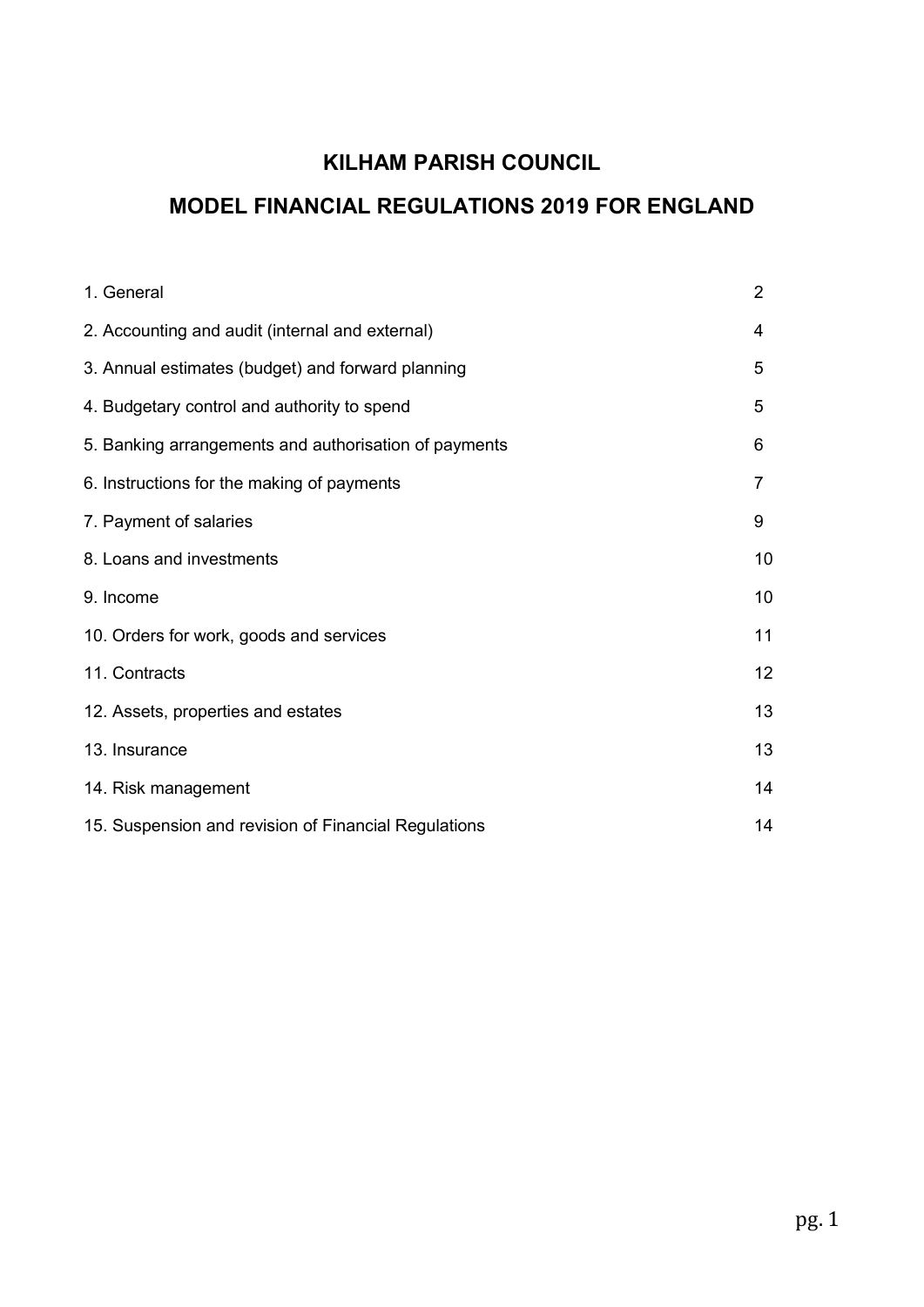These Financial Regulations were adopted by the council at its meeting held in October 2019.

## 1. General

1.1. These financial regulations govern the conduct of financial management by the council and may only be amended or varied by resolution of the council. Financial regulations are one of the council's three governing policy documents providing procedural guidance for members and officers. Financial regulations must be observed in conjunction with the council's standing orders<sup>1</sup> and any individual financial regulations relating to contracts.

1.2. The council is responsible in law for ensuring that its financial management is adequate and effective and that the council has a sound system of internal control which facilitates the effective exercise of the council's functions, including arrangements for the management of risk.

1.3. The council's accounting control systems must include measures:

- for the timely production of accounts;
- that provide for the safe and efficient safeguarding of public money;
- to prevent and detect inaccuracy and fraud; and
- identifying the duties of officers.

1.4. These financial regulations demonstrate how the council meets these responsibilities and requirements.

1.5. At least once a year, prior to approving the Annual Governance Statement, the council must review the effectiveness of its system of internal control which shall be in accordance with proper practices.

1.6. Deliberate or wilful breach of these Regulations by an employee may give rise to disciplinary proceedings.

1.7. Members of council are expected to follow the instructions within these Regulations and not to entice employees to breach them. Failure to follow instructions within these Regulations brings the office of councillor into disrepute.

1.8. The Clerk has been appointed as RFO for this council and these regulations will apply accordingly.

1.9. The RFO;

**.** 

- acts under the policy direction of the council;
- administers the council's financial affairs in accordance with all Acts, Regulations and proper practices;
- determines on behalf of the council its accounting records and accounting control systems;
- ensures the accounting control systems are observed;
- maintains the accounting records of the council up to date in accordance with proper practices;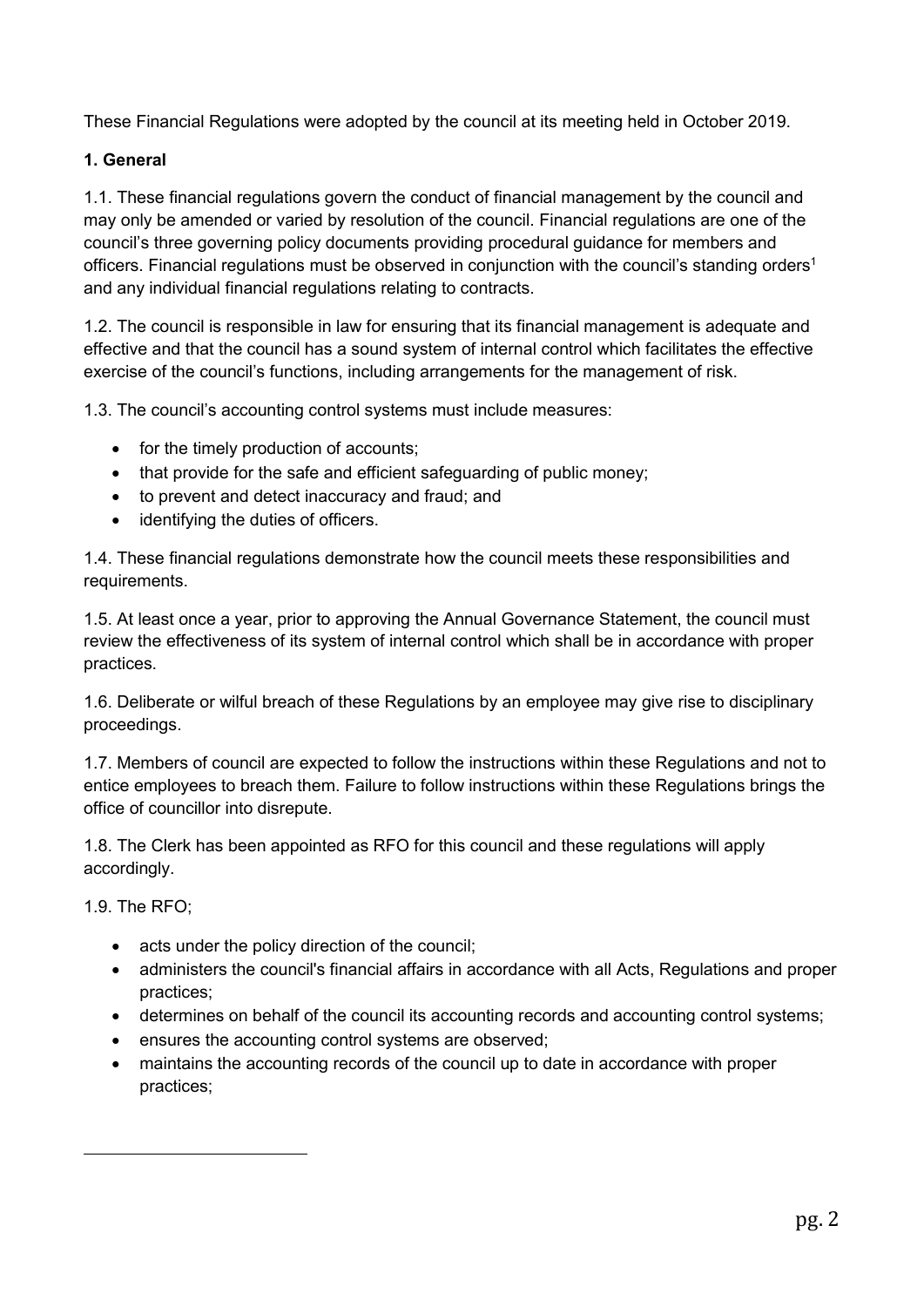- assists the council to secure economy, efficiency and effectiveness in the use of its resources; and
- produces financial management information as required by the council.

1.10. The accounting records determined by the RFO shall be sufficient to show and explain the council's transactions and to enable the RFO to ensure that any income and expenditure account and statement of balances, or record of receipts and payments and additional information, as the case may be, or management information prepared for the council from time to time comply with the Accounts and Audit Regulations.

1.11. The accounting records determined by the RFO shall in particular contain:

- entries from day to day of all sums of money received and expended by the council and the matters to which the income and expenditure or receipts and payments account relate;
- a record of the assets and liabilities of the council; and
- wherever relevant, a record of the council's income and expenditure in relation to claims made, or to be made, for any contribution, grant or subsidy.

1.12. The accounting control systems determined by the RFO shall include:

- procedures to ensure that the financial transactions of the council are recorded as soon as reasonably practicable and as accurately and reasonably as possible;
- procedures to enable the prevention and detection of inaccuracies and fraud and the ability to reconstruct any lost records;
- identification of the duties of officers dealing with financial transactions and division of responsibilities of those officers in relation to significant transactions;
- procedures to ensure that uncollectable amounts, including any bad debts are not submitted to the council for approval to be written off except with the approval of the RFO and that the approvals are shown in the accounting records; and
- measures to ensure that risk is properly managed.

1.13. The council is not empowered by these Regulations or otherwise to delegate certain specified decisions. In particular any decision regarding:

- setting the final budget or the precept (council tax requirement);
- approving accounting statements;
- approving an annual governance statement;
- borrowing:
- writing off bad debts;
- declaring eligibility for the General Power of Competence; and
- addressing recommendations in any report from the internal or external auditors, shall be a matter for the full council only.

1.14. In addition, the council must:

- determine and keep under regular review the bank mandate for all council bank accounts;
- approve any grant or a single commitment in excess of £1,500; and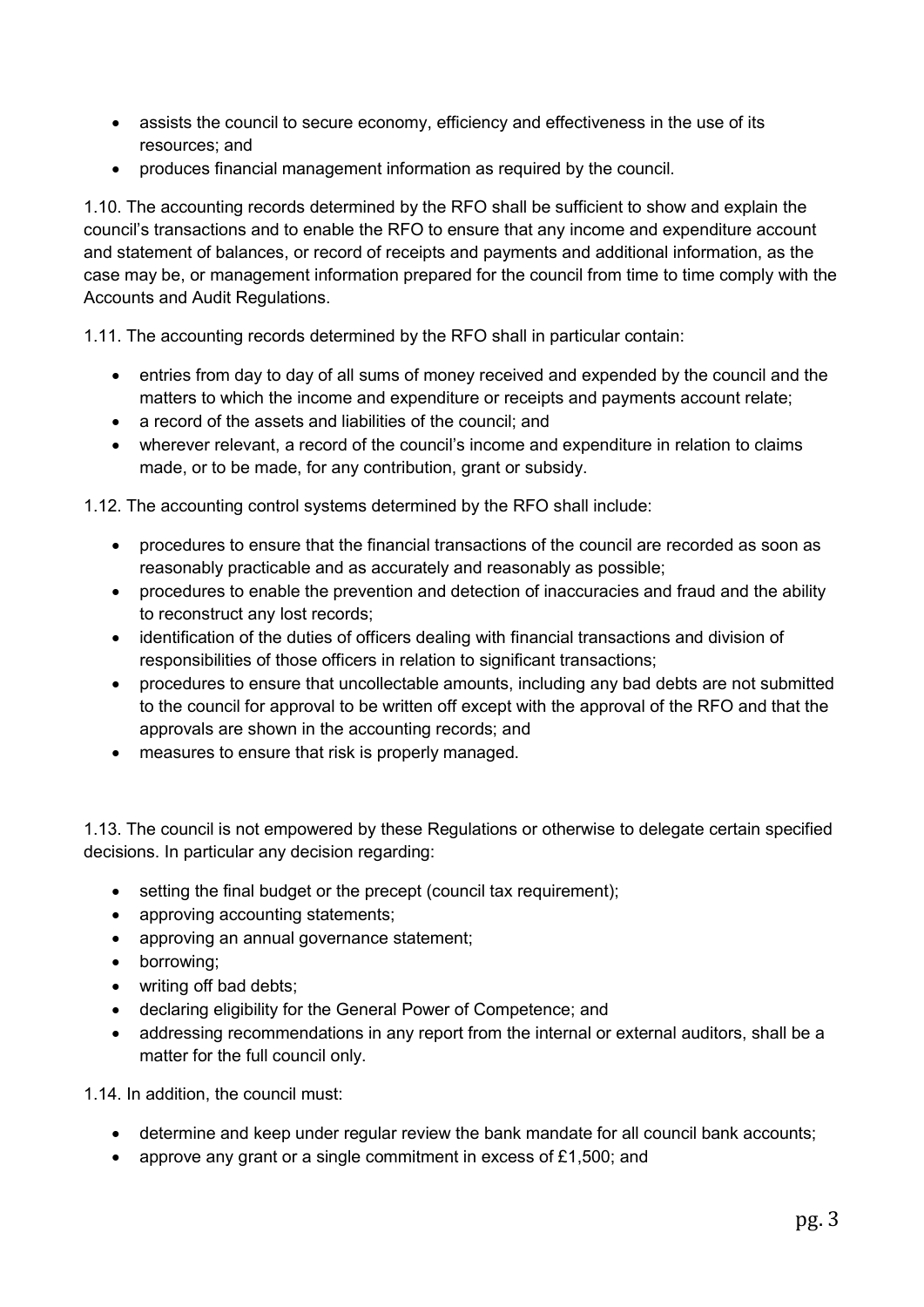• in respect of the annual salary for any employee have regard to recommendations about annual salaries of employees made by the relevant committee in accordance with its terms of reference.

1.15. In these financial regulations, references to the Accounts and Audit Regulations or 'the regulations' shall mean the regulations issued under the provisions of section 27 of the Audit Commission Act 1998, or any superseding legislation, and then in force unless otherwise specified.

In these financial regulations the term 'proper practice' or 'proper practices' shall refer to guidance issued in *Governance and Accountability for Local Councils - a Practitioners' Guide (England)* issued by the Joint Practitioners Advisory Group (JPAG), available from the websites of NALC and the Society for Local Council Clerks (SLCC).

## 2. Accounting and audit (internal and external)

2.1. All accounting procedures and financial records of the council shall be determined by the RFO in accordance with the Accounts and Audit Regulations, appropriate guidance and proper practices.

2.2. On a regular basis, at least once in each quarter, and at each financial year end, a member other than the Chairman [or a cheque signatory] shall be appointed to verify bank reconciliations (for all accounts) produced by the RFO. The member shall sign the reconciliations and the original bank statements (or similar document) as evidence of verification. This activity shall on conclusion be reported, including any exceptions, to and noted by the council.

2.3. The RFO shall complete the annual statement of accounts, annual report, and any related documents of the council contained in the Annual Return (as specified in proper practices) as soon as practicable after the end of the financial year and having certified the accounts shall submit them and report thereon to the council within the timescales set by the Accounts and Audit Regulations.

2.4. The council shall ensure that there is an adequate and effective system of internal audit of its accounting records, and of its system of internal control in accordance with proper practices. Any officer or member of the council shall make available such documents and records as appear to the council to be necessary for the purpose of the audit and shall, as directed by the council, supply the RFO, internal auditor, or external auditor with such information and explanation as the council considers necessary for that purpose.

2.5. The internal auditor shall be appointed by and shall carry out the work in relation to internal controls required by the council in accordance with proper practices.

2.6. The internal auditor shall:

- be competent and independent of the financial operations of the council;
- report to council in writing, or in person, on a regular basis with a minimum of one annual written report during each financial year;
- to demonstrate competence, objectivity and independence, be free from any actual or perceived conflicts of interest, including those arising from family relationships; and
- has no involvement in the financial decision making, management or control of the council

2.7. Internal or external auditors may not under any circumstances:

perform any operational duties for the council;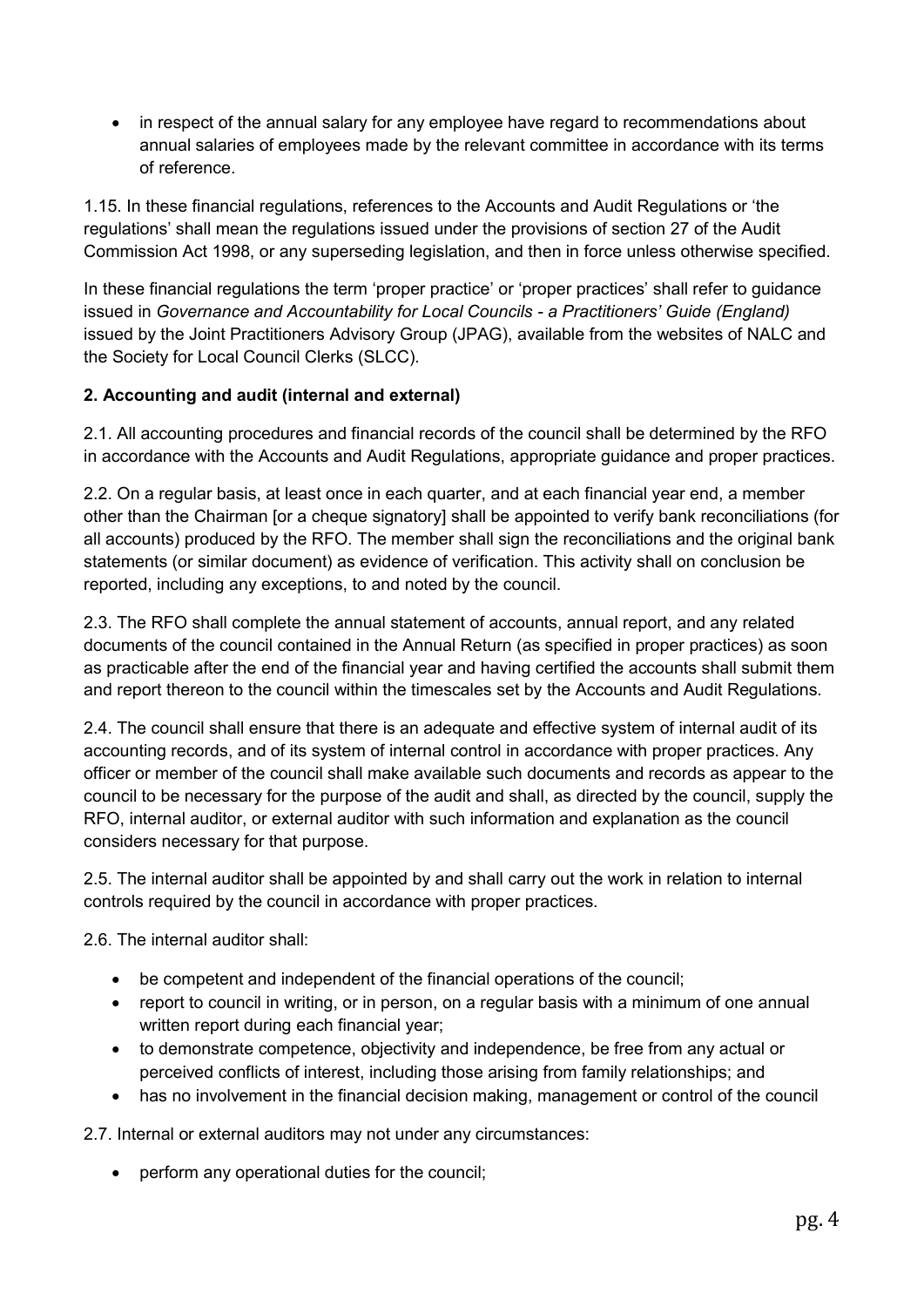- initiate or approve accounting transactions; or
- direct the activities of any council employee, except to the extent that such employees have been appropriately assigned to assist the internal auditor.

2.8. For the avoidance of doubt, in relation to internal audit the terms 'independent' and 'independence' shall have the same meaning as is described in proper practices.

2.9. The RFO shall make arrangements for the exercise of electors' rights in relation to the accounts including the opportunity to inspect the accounts, books, and vouchers and display or publish any notices and statements of account required by Audit Commission Act 1998, or any superseding legislation, and the Accounts and Audit Regulations.

2.10. The RFO shall, without undue delay, bring to the attention of all councillors any correspondence or report from internal or external auditors.

## 3. Annual estimates (budget) and forward planning

3.1. The RFO must each year, by no later than January, prepare detailed estimates of all receipts and payments including the use of reserves and all sources of funding for the following financial year in the form of a budget to be considered by the council.

3.2. The council shall consider annual budget proposals in relation to the council's yearly forecast of revenue and capital receipts and payments including recommendations for the use of reserves and sources of funding and update the forecast accordingly.

3.3. The council shall fix the precept (council tax requirement), and relevant basic amount of council tax to be levied for the ensuing financial year not later than by the end of January each year. The RFO shall issue the precept to the billing authority and shall supply each member with a copy of the approved annual budget.

3.4. The approved annual budget shall form the basis of financial control for the ensuing year.

## 4. Budgetary control and authority to spend

4.1. Expenditure on revenue items may be authorised up to the amounts included for that class of expenditure in the approved budget. This authority is to be determined by:

- $\bullet$  the council for all items over £5,000;
- the Clerk, in conjunction with Chairman of Council or Chairman of the appropriate committee, for any items below £500.

Such authority is to be evidenced by a minute or by an authorisation slip duly signed by the Clerk, and where necessary also by the appropriate Chairman.

Contracts may not be disaggregated to avoid controls imposed by these regulations.

4.2. No expenditure may be authorised that will exceed the amount provided in the revenue budget for that class of expenditure other than by resolution of the council, or duly delegated committee. During the budget year and with the approval of council having considered fully the implications for public services, unspent and available amounts may be moved to other budget headings or to an earmarked reserve as appropriate ('virement').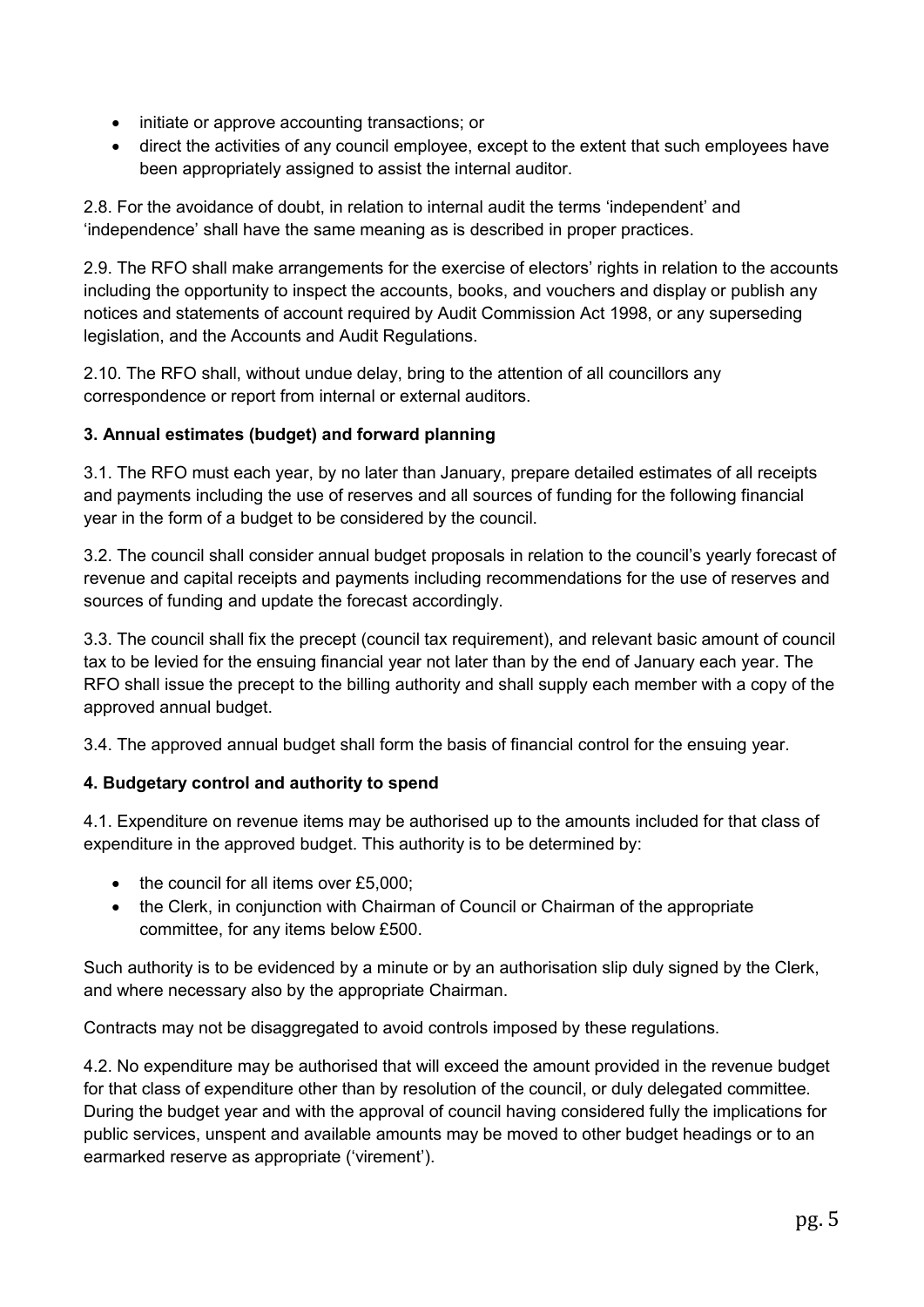4.3. Unspent provisions in the revenue or capital budgets for completed projects shall not be carried forward to a subsequent year.

4.4. The salary budgets are to be reviewed at least annually in July for the following financial year and such review shall be evidenced by a hard copy schedule signed by the Clerk and the Chairman of Council or relevant committee. The RFO will inform committees of any changes impacting on their budget requirement for the coming year in good time.

4.5. In cases of extreme risk to the delivery of council services, the clerk may authorise revenue expenditure on behalf of the council which in the clerk's judgement it is necessary to carry out. Such expenditure includes repair, replacement or other work, whether or not there is any budgetary provision for the expenditure, subject to a limit of £1,000. The Clerk shall report such action to the chairman as soon as possible and to the council as soon as practicable thereafter.

4.6. No expenditure shall be authorised in relation to any capital project and no contract entered into or tender accepted involving capital expenditure unless the council is satisfied that the necessary funds are available and the requisite borrowing approval has been obtained.

4.7. All capital works shall be administered in accordance with the council's standing orders and financial regulations relating to contracts.

4.8. The RFO shall regularly provide the council with a statement of receipts and payments to date under each head of the budgets, comparing actual expenditure to the appropriate date against that planned as shown in the budget. These statements are to be prepared at least at the end of each financial quarter and shall show explanations of material variances.

4.9. Changes in earmarked reserves shall be approved by council as part of the budgetary control process.

## 5. Banking arrangements and authorisation of payments

5.1. The council's banking arrangements, including the bank mandate, shall be made by the RFO and approved by the council; banking arrangements may not be delegated to a committee. They shall be regularly reviewed for safety and efficiency.

5.2. The RFO shall prepare a schedule of payments requiring authorisation, forming part of the Agenda for the Meeting and, together with the relevant invoices, present the schedule to council. The council shall review the schedule for compliance and, having satisfied itself shall authorise payment by a resolution of the council. The approved schedule shall be initialled by the Chairman of the Meeting. A detailed list of all payments shall be disclosed within or as an attachment to the minutes of the meeting at which payment was authorised. Personal payments (including salaries, wages, expenses and any payment made in relation to the termination of a contract of employment) may be summarised to remove public access to any personal information.

5.3. All invoices for payment shall be examined, verified and certified by the RFO to confirm that the work, goods or services to which each invoice relates has been received, carried out, examined and represents expenditure previously approved by the council.

5.4. The RFO shall examine invoices for arithmetical accuracy and analyse them to the appropriate expenditure heading. The RFO shall take all steps to pay all invoices submitted, and which are in order, at the next available council [or Finance Committee] meeting.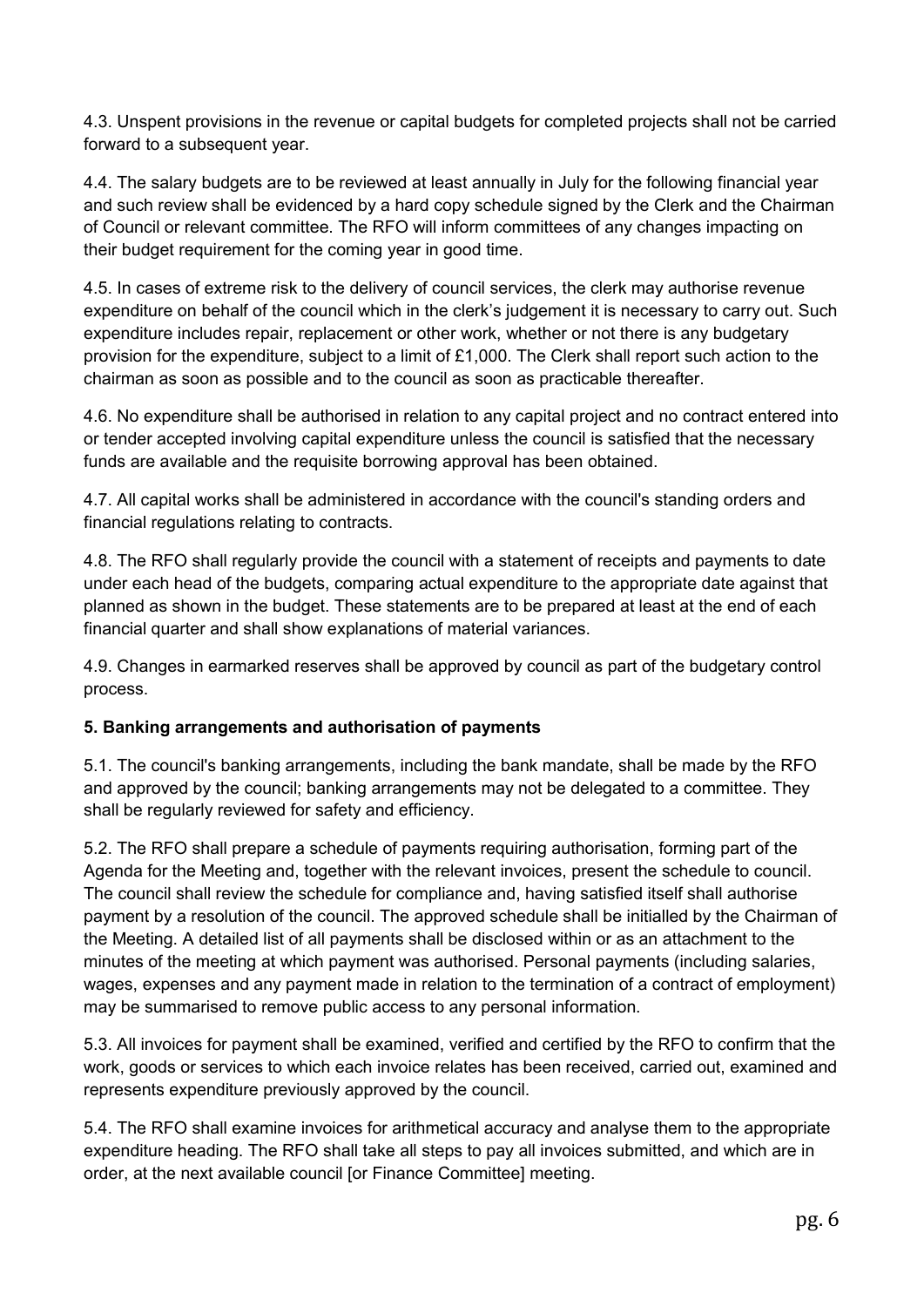5.5. The Clerk and RFO shall have delegated authority to authorise the payment of items only in the following circumstances:

a) If a payment is necessary to avoid a charge to interest under the Late Payment of Commercial Debts (Interest) Act 1998, and the due date for payment is before the next scheduled Meeting of council, where the Clerk/ RFO certify that there is no dispute or other reason to delay payment, provided that a list of such payments shall be submitted to the next appropriate meeting of council;

b) An expenditure item authorised under 5.6 below (continuing contracts and obligations) provided that a list of such payments shall be submitted to the next appropriate meeting of council; or

c) fund transfers within the councils banking arrangements up to the sum of £10,000, provided that a list of such payments shall be submitted to the next appropriate meeting of council.

5.6. For each financial year the Clerk/ RFO shall draw up a list of due payments which arise on a regular basis as the result of a continuing contract, statutory duty, or obligation (such as but not exclusively) Salaries, PAYE and NI, Superannuation Fund and regular maintenance contracts and the like for which council may authorise payment for the year provided that the requirements of regulation 4.1 (Budgetary Controls) are adhered to, provided also that a list of such payments shall be submitted to the next appropriate meeting of council.

5.7. A record of regular payments made under 5.6 above shall be drawn up and be signed by two members on each and every occasion when payment is authorised - thus controlling the risk of duplicated payments being authorised and / or made.

5.8. Members are subject to the Code of Conduct that has been adopted by the council and shall comply with the Code and Standing Orders when a decision to authorise or instruct payment is made in respect of a matter in which they have a disclosable pecuniary or other interest, unless a dispensation has been granted.

5.9. The council will aim to rotate the duties of members in these Regulations so that onerous duties are shared out as evenly as possible over time.

## 6. Instructions for the making of payments

6.1. The council will make safe and efficient arrangements for the making of its payments.

6.2. Following authorisation under Financial Regulation 5 above, the council, a duly delegated committee or, if so delegated, the Clerk or RFO shall give instruction that a payment shall be made.

6.3. All payments shall be affected by cheque or other instructions to the council's bankers, or otherwise, in accordance with a resolution of council.

6.4. Cheques or orders for payment drawn on the bank account in accordance with the schedule as presented to council or committee shall be signed by two members of council in accordance with a resolution instructing that payment. A member who is a bank signatory, having a connection by virtue of family or business relationships with the beneficiary of a payment, should not, under normal circumstances, be a signatory to the payment in question.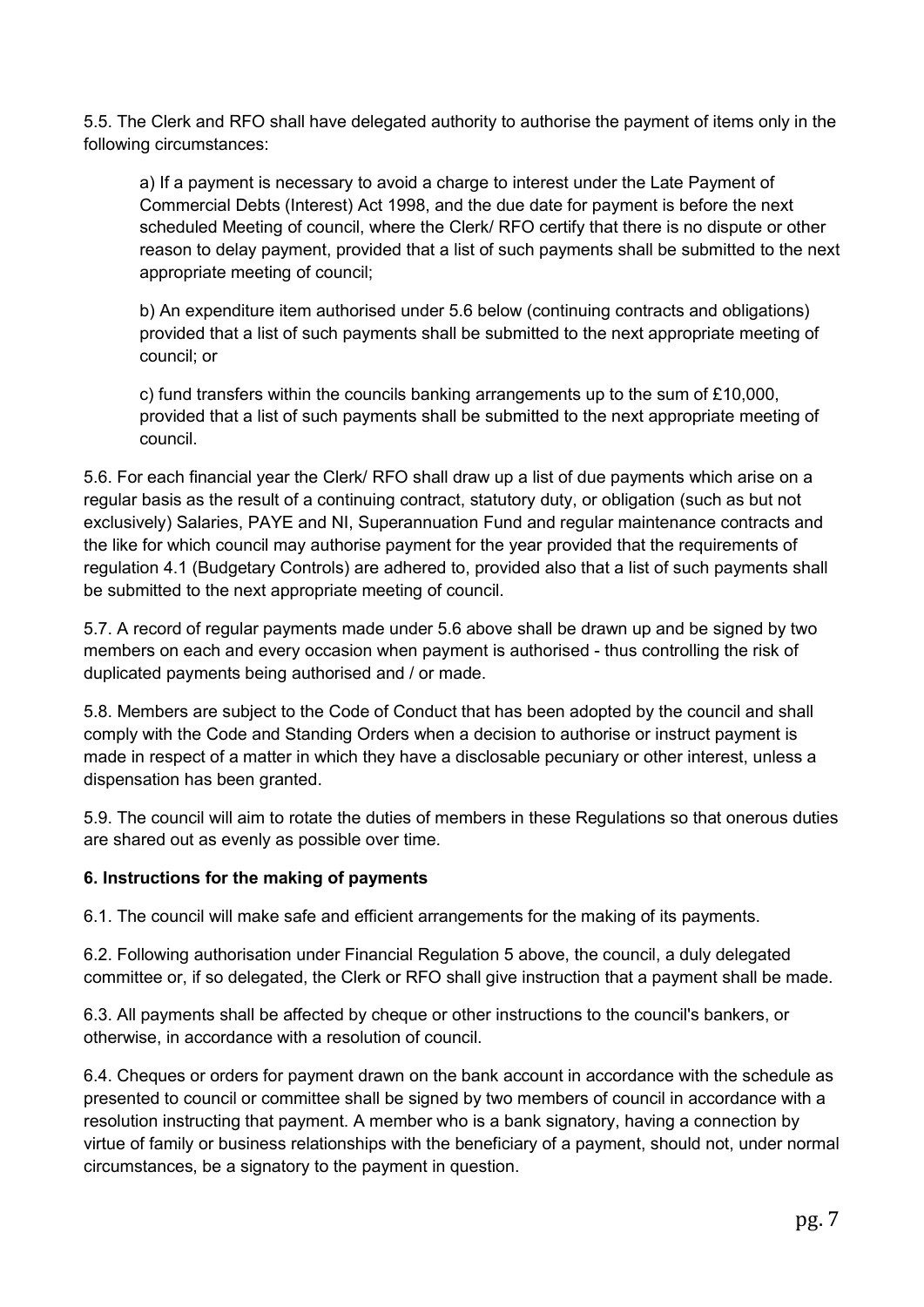6.5. To indicate agreement of the details shown on the cheque or order for payment with the counterfoil and the invoice or similar documentation, the signatories shall each also initial the cheque counterfoil.

6.6. Cheques or orders for payment shall not normally be presented for signature other than at a council or committee meeting (including immediately before or after such a meeting). Any signatures obtained away from such meetings shall be reported to the council at the next convenient meeting.

6.7. If thought appropriate by the council, payment for utility supplies (energy, telephone and water) and any National Non-Domestic Rates may be made by variable direct debit provided that the instructions are signed by two members and any payments are reported to council as made. The approval of the use of a variable direct debit shall be regularly reviewed or renewed by resolution of the council at least every two years.

6.8. If thought appropriate by the council, payment for certain items (principally salaries) may be made by banker's standing order provided that the instructions are signed, or otherwise evidenced by two members are retained and any payments are reported to council as made. The approval of the use of a banker's standing order shall be renewed by resolution of the council at least every two years.

6.9. If thought appropriate by the council, payment for certain items may be made by BACS or CHAPS methods provided that the instructions for each payment are signed, or otherwise evidenced, by two authorised bank signatories, are retained and any payments are reported to council as made. The approval of the use of BACS or CHAPS shall be renewed by resolution of the council at least every two years.

6.10. If thought appropriate by the council payment for certain items may be made by internet banking transfer provided evidence is retained showing which members approved the payment.

6.11. Where a computer requires use of a personal identification number (PIN) or other password(s), for access to the council's records on that computer, a note shall be made of the PIN and Passwords and shall be handed to and retained by the Chairman of Council in a sealed dated envelope. This envelope may not be opened other than in the presence of two other councillors. After the envelope has been opened, in any circumstances, the PIN and / or passwords shall be changed as soon as practicable. The fact that the sealed envelope has been opened, in whatever circumstances, shall be reported to all members immediately and formally to the next available meeting of the council. This will not be required for a member's personal computer used only for remote authorisation of bank payments.

6.12. No employee or councillor shall disclose any PIN or password, relevant to the working of the council or its bank accounts, to any person not authorised in writing by the council or a duly delegated committee.

6.13. Regular back-up copies of the records on any computer shall be made and shall be stored securely away from the computer in question, and preferably off site.

6.14. The council, and any members using computers for the council's financial business, shall ensure that anti-virus, anti-spyware and firewall software with automatic updates, together with a high level of security, is used.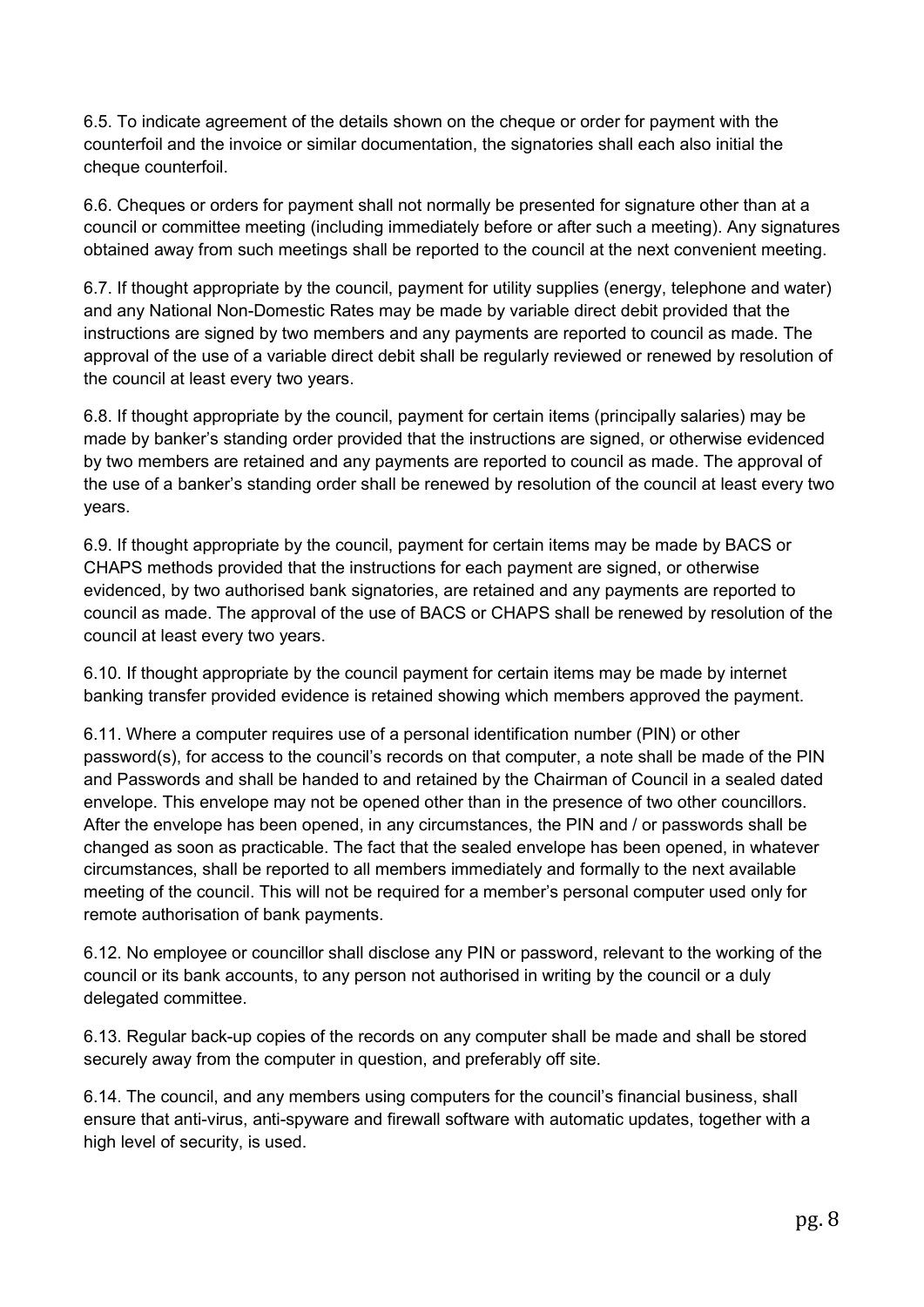6.15. Where internet banking arrangements are made with any bank, the Clerk/ RFO shall be appointed as the Service Administrator. The bank mandate approved by the council shall identify a number of councillors who will be authorised to approve transactions on those accounts. The bank mandate will state clearly the amounts of payments that can be instructed by the use of the Service Administrator alone, or by the Service Administrator with a stated number of approvals.

6.16. Access to any internet banking accounts will be directly to the access page (which may be saved under "favourites"), and not through a search engine or e-mail link. Remembered or saved passwords facilities must not be used on any computer used for council banking work. Breach of this Regulation will be treated as a very serious matter under these regulations.

6.17. Changes to account details for suppliers, which are used for internet banking may only be changed on written hard copy notification by the supplier and supported by hard copy authority for change signed by two members/clerk. A programme of regular checks of standing data with suppliers will be followed.

6.18. Any Debit Card issued for use will be specifically restricted to the Clerk / RFO and will also be restricted to a single transaction maximum value of £500 unless authorised by council in writing before any order is placed.

6.19. A pre-paid debit card may be issued to employees with varying limits. These limits will be set by the council [Finance Committee]. Transactions and purchases made will be reported to the [council] [relevant committee] and authority for topping-up shall be at the discretion of the [council] [relevant committee].

6.20. Any corporate credit card or trade card account opened by the council will be specifically restricted to use by the Clerk /RFO and shall be subject to automatic payment in full at each monthend. Personal credit or debit cards of members or staff shall not be used under any circumstances.

6.21. The council will not maintain any form of cash float. All cash received must be banked intact. Any payments made in cash by the Clerk/ RFO (for example for postage or minor stationery items) shall be refunded on a regular basis.

## 7. Payment of salaries

7.1. As an employer, the council shall make arrangements to meet fully the statutory requirements placed on all employers by PAYE and National Insurance legislation. The payment of all salaries shall be made in accordance with payroll records and the rules of PAYE and National Insurance currently operating, and salary rates shall be as agreed by council, or duly delegated committee.

7.2. Payment of salaries and payment of deductions from salary such as may be required to be made for tax, national insurance and pension contributions, or similar statutory or discretionary deductions must be made in accordance with the payroll records and on the appropriate dates stipulated in employment contracts, provided that each payment is reported to the next available council meeting, as set out in these regulations above.

7.3. No changes shall be made to any employee's pay, emoluments, or terms and conditions of employment without the prior consent of the council/ Personnel Committee.

7.4. Each and every payment to employees of net salary and to the appropriate creditor of the statutory and discretionary deductions shall be recorded in a separate confidential record This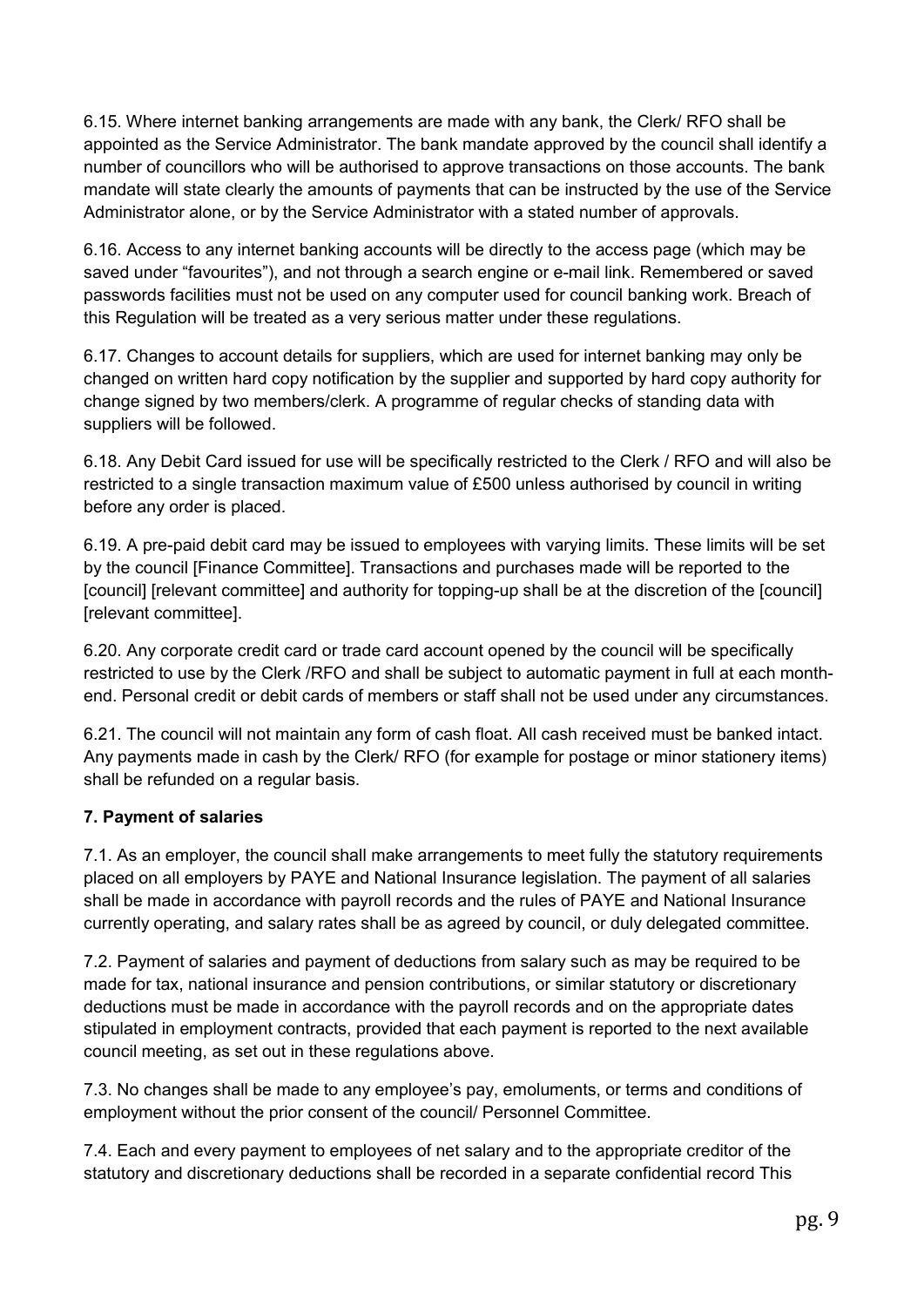confidential record is not open to inspection or review (under the Freedom of Information Act 2000 or otherwise) other than:

a) by any councillor who can demonstrate a need to know;

b) by the internal auditor;

c) by the external auditor; or

d) by any person authorised under Audit Commission Act 1998, or any superseding legislation.

7.5. The total of such payments in each calendar month shall be reported with all other payments as made as may be required under these Financial Regulations, to ensure that only payments due for the period have actually been paid.

7.6. Any termination payments shall be supported by a clear business case and reported to the council. Termination payments shall only be authorised by council.

#### 8. Loans and investments

8.1. All borrowings shall be affected in the name of the council, after obtaining any necessary borrowing approval. Any application for borrowing approval shall be approved by Council as to terms and purpose. The application for borrowing approval, and subsequent arrangements for the loan shall only be approved by full council.

8.2. Any financial arrangement which does not require formal borrowing approval from the Secretary of State/Welsh Assembly Government (such as Hire Purchase or Leasing of tangible assets) shall be subject to approval by the full council. In each case a report in writing shall be provided to council in respect of value for money for the proposed transaction.

8.3. All loans and investments shall be negotiated in the name of the council and shall be for a set period in accordance with council policy.

8.4. The council shall consider the need for an Investment Strategy and Policy which, if drawn up, shall be in accordance with relevant regulations, proper practices and guidance. Any Strategy and Policy shall be reviewed by the council at least annually.

8.5. All investments of money under the control of the council shall be in the name of the council.

8.6. All investment certificates and other documents relating thereto shall be retained in the custody of the RFO.

8.7. Payments in respect of short term or long-term investments, including transfers between bank accounts held in the same bank, or branch, shall be made in accordance with Regulation 5 (Authorisation of payments) and Regulation 6 (Instructions for payments).

#### 9. Income

9.1. The collection of all sums due to the council shall be the responsibility of and under the supervision of the RFO/Clerk.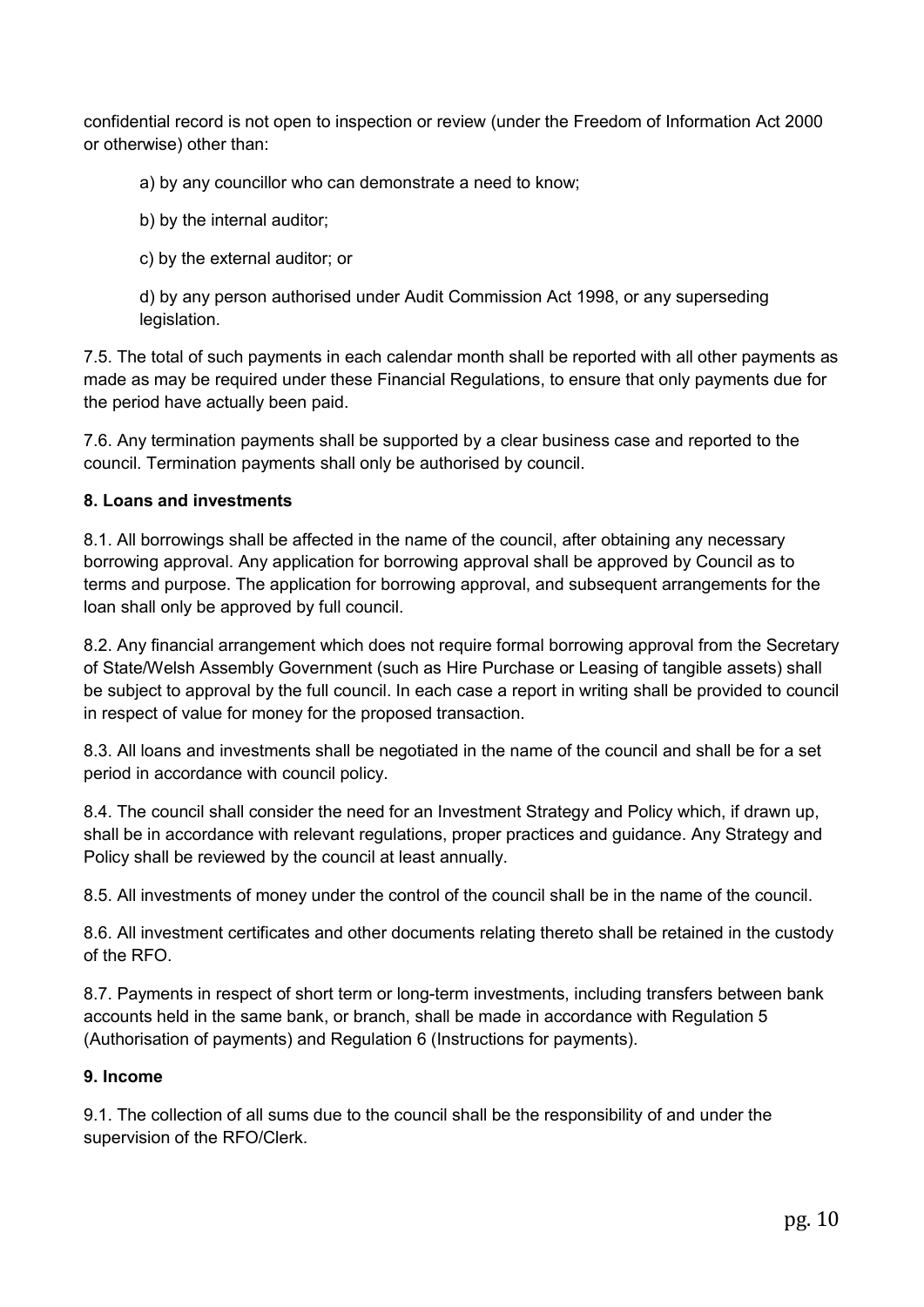9.2. Particulars of all charges to be made for work done, services rendered or goods supplied shall be agreed annually by the council, notified to the RFO and the RFO shall be responsible for the collection of all accounts due to the council.

9.3. The council will review all fees and charges at least annually.

9.4. Any sums found to be irrecoverable and any bad debts shall be reported to the council and shall be written off in the year.

9.5. All sums received on behalf of the council shall be banked intact as directed by the RFO. In all cases, all receipts shall be deposited with the council's bankers with such frequency as the RFO considers necessary.

9.6. The origin of each receipt shall be entered on the paying-in slip.

9.7. Personal cheques shall not be cashed out of money held on behalf of the council.

9.8. The RFO shall promptly complete any VAT Return that is required. Any repayment claim due in accordance with VAT Act 1994 section 33 shall be made at least annually coinciding with the financial year end.

9.9. Where any significant sums of cash are regularly received by the council, the RFO shall take such steps as are agreed by the council to ensure that more than one person is present when the cash is counted in the first instance, that there is a reconciliation to some form of control such as ticket issues, and that appropriate care is taken in the security and safety of individuals banking such cash.

## 10. Orders for work, goods and services

10.1. An official order or letter shall be issued for all work, goods and services unless a formal contract is to be prepared or an official order would be inappropriate. Copies of orders shall be retained.

10.2. Order books shall be controlled by the RFO.

10.3. All members and officers are responsible for obtaining value for money at all times. An officer issuing an official order shall ensure as far as reasonable and practicable that the best available terms are obtained in respect of each transaction, usually by obtaining three or more quotations or estimates from appropriate suppliers, subject to any de minimis provisions in Regulation 11.1 below.

10.4. A member may not issue an official order or make any contract on behalf of the council.

10.5. The RFO shall verify the lawful nature of any proposed purchase before the issue of any order, and in the case of new or infrequent purchases or payments, the RFO shall ensure that the statutory authority shall be reported to the meeting at which the order is approved so that the minutes can record the power being used.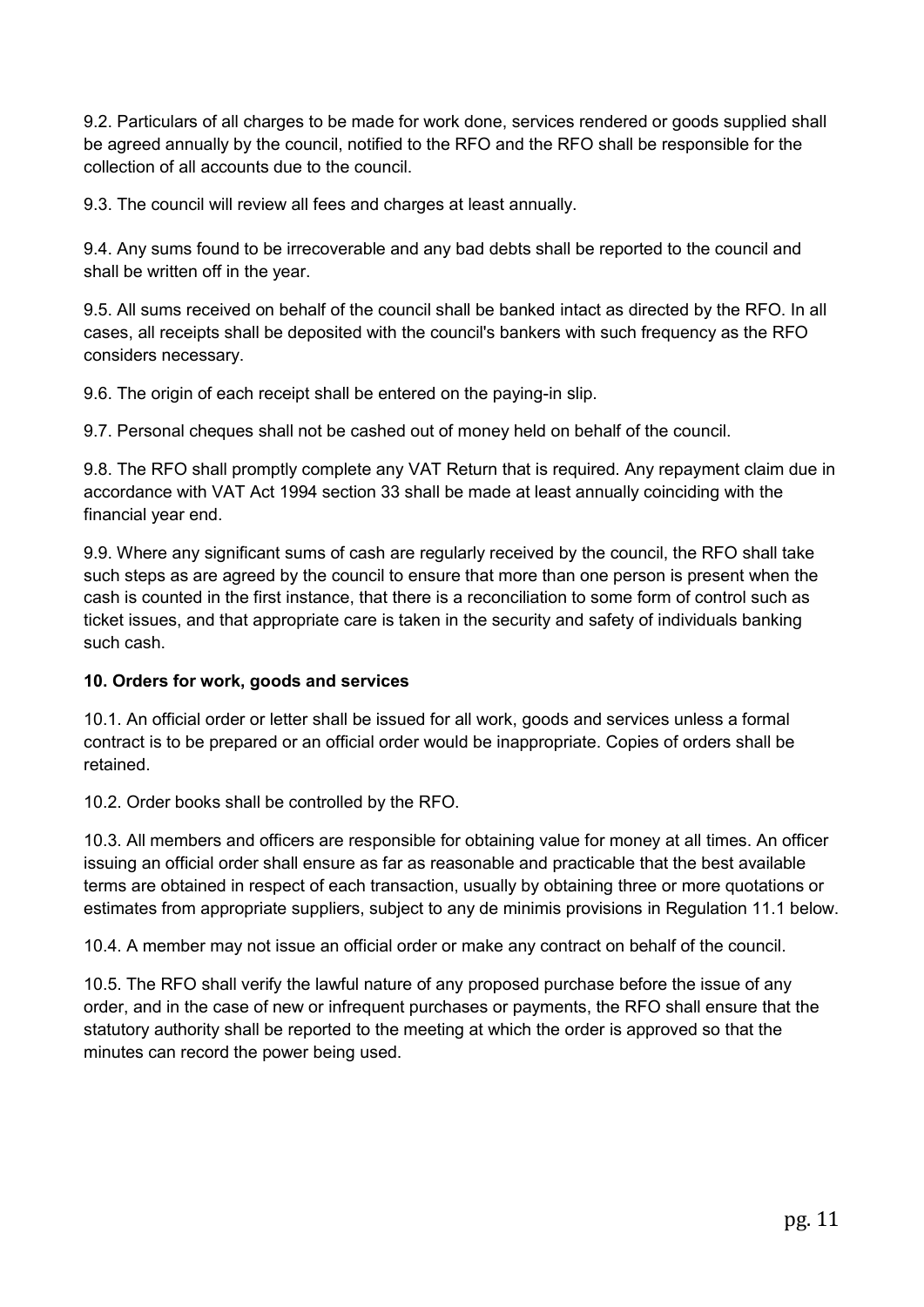## 11. Contracts

#### 11.1. Procedures as to contracts are laid down as follows:

a) Every contract shall comply with these financial regulations, and no exceptions shall be made otherwise than in an emergency provided that this regulation need not apply to contracts which relate to items (i) to (vi) below:

i. for the supply of gas, electricity, water, sewerage and telephone services;

ii. for specialist services such as are provided by legal professionals acting in disputes;

iii. for work to be executed or goods or materials to be supplied which consist of repairs to or parts for existing machinery or equipment or plant;

iv. for work to be executed or goods or materials to be supplied which constitute an extension of an existing contract by the council;

v. for additional audit work of the external auditor up to an estimated value of £500 (in excess of this sum the Clerk and RFO shall act after consultation with the Chairman and Vice Chairman of council); and

vi. for goods or materials proposed to be purchased which are proprietary articles and / or are only sold at a fixed price.

b) When applications are made to waive financial regulations relating to contracts to enable a price to be negotiated without competition the reason shall be embodied in a recommendation to the council.

c) All sealed tenders shall be opened at the same time on the prescribed date by the Clerk in the presence of at least one member of council.

d) Any invitation to tender issued under this regulation shall be subject to Standing Orders, and shall refer to the terms of the Bribery Act 2010.

e) When it is to enter into a contract of less than £25,000 in value for the supply of goods or materials or for the execution of works or specialist services other than such goods, materials, works or specialist services as are excepted as set out in paragraph (a) the Clerk or RFO shall obtain 3 quotations (priced descriptions of the proposed supply); where the value is below £3,000 and above £1,000 the Clerk or RFO shall strive to obtain 3 estimates. Otherwise, Regulation 10.3 above shall apply.

f) The council shall not be obliged to accept the lowest or any tender, quote or estimate.

g) Should it occur that the council, or duly delegated committee, does not accept any tender, quote or estimate, the work is not allocated and the council requires further pricing, provided that the specification does not change, no person shall be permitted to submit a later tender, estimate or quote who was present when the original decision-making process was being undertaken.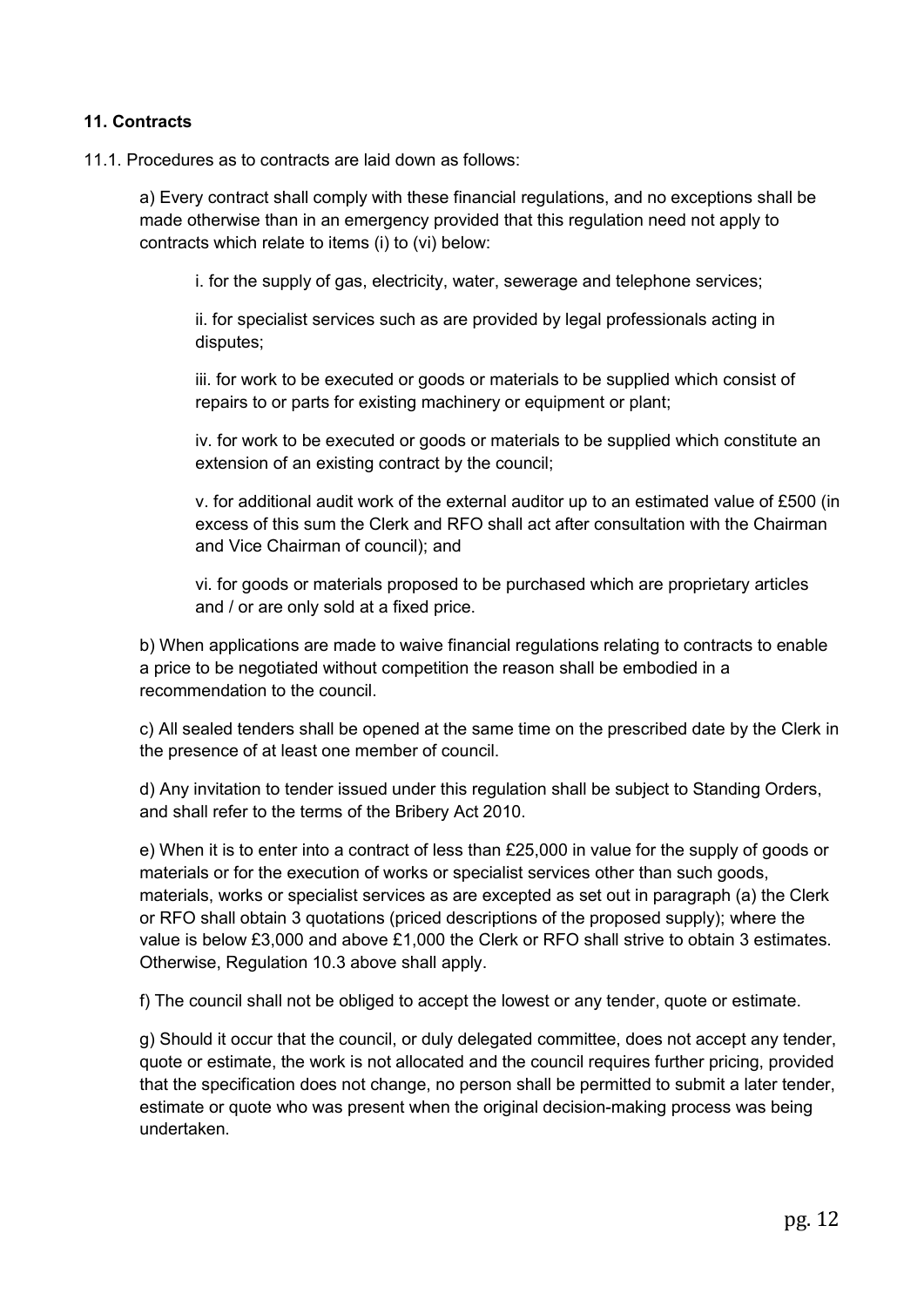## 12. Assets, properties and estates

12.1. The Clerk shall make appropriate arrangements for the custody of all title deeds and Land Registry Certificates of properties held by the council. The RFO shall ensure a record is maintained of all properties held by the council, recording the location, extent, plan, reference, purchase details, nature of the interest, tenancies granted, rents payable and purpose for which held in accordance with Accounts and Audit Regulations.

12.2. No tangible moveable property shall be purchased or otherwise acquired, sold, leased or otherwise disposed of, without the authority of the council, together with any other consents required by law, save where the estimated value of any one item of tangible movable property does not exceed £250.

12.3. No real property (interests in land) shall be sold, leased or otherwise disposed of without the authority of the council, together with any other consents required by law. In each case a report in writing shall be provided to council in respect of valuation and surveyed condition of the property (including matters such as planning permissions and covenants) together with a proper business case (including an adequate level of consultation with the electorate).

12.4. No real property (interests in land) shall be purchased or acquired without the authority of the full council. In each case a report in writing shall be provided to council in respect of valuation and surveyed condition of the property (including matters such as planning permissions and covenants) together with a proper business case (including an adequate level of consultation with the electorate).

12.5. Subject only to the limit set in Regulation 12.2 above, no tangible moveable property shall be purchased or acquired without the authority of the full council. In each case a report in writing shall be provided to council with a full business case.

12.6. The RFO shall ensure that an appropriate and accurate Register of Assets and Investments is kept up to date. The continued existence of tangible assets shown in the Register shall be verified at least annually, possibly in conjunction with a health and safety inspection of assets.

#### 13. Insurance

13.1. Following the annual risk assessment (per Regulation 14), the RFO shall effect all insurances and negotiate all claims on the council's insurers.

13.2. The RFO shall keep a record of all insurances effected by the council and the property and risks covered thereby and annually review it.

13.3. The RFO shall be notified of any loss liability or damage or of any event likely to lead to a claim, and shall report these to council at the next available meeting.

13.4. All appropriate members and employees of the council shall be included in a suitable form of security or fidelity guarantee insurance which shall cover the maximum risk exposure as determined [annually] by the council, or duly delegated committee.